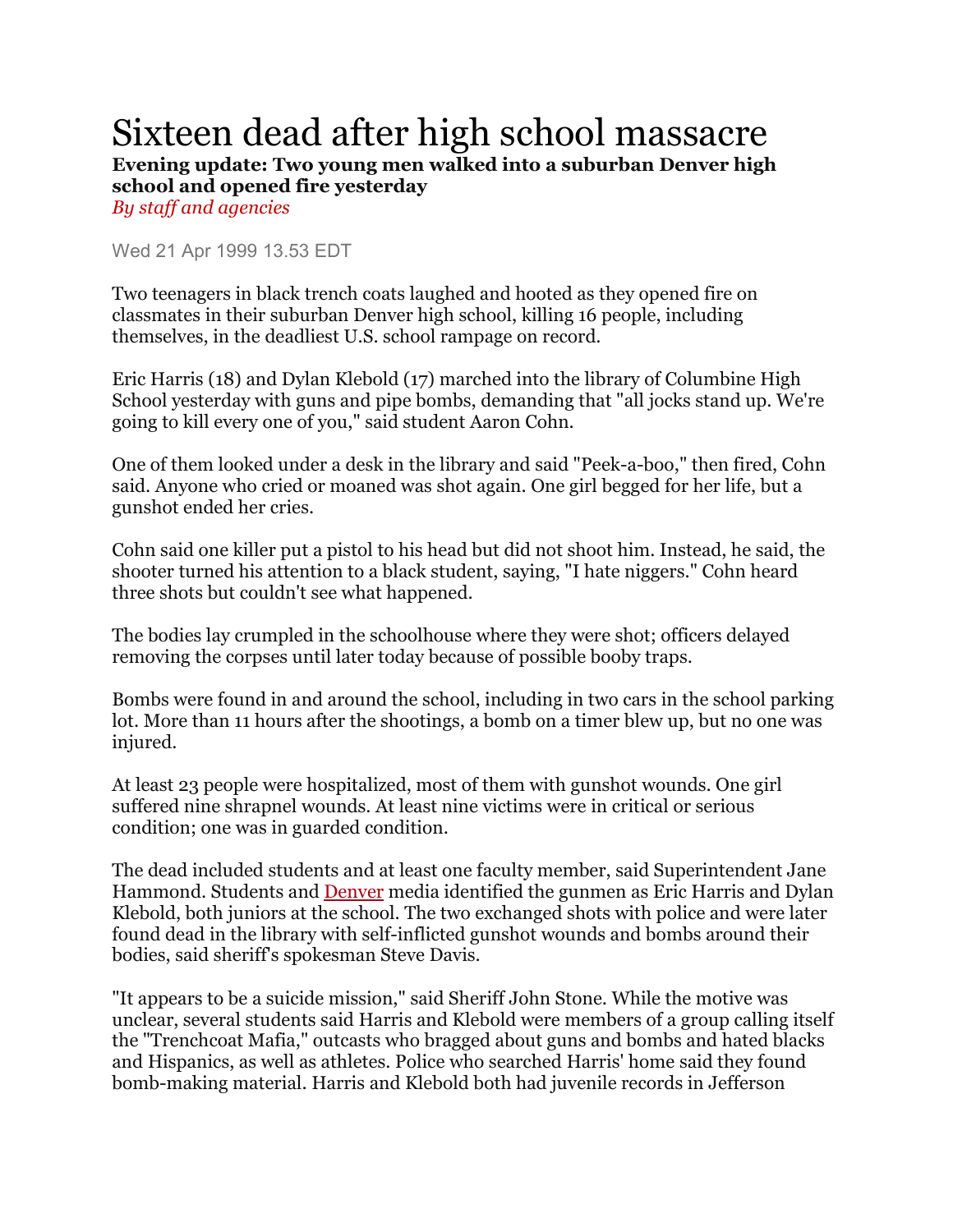County District Court, according to a district court clerk - they were implicated in a 1998 criminal trespass case. Klebold received a deferred sentence.

Sixteen-year-old Matt Good told the Denver Post that during the past year Harris had started wearing all black, spoke German, and was obsessed with anything German or about the Second World War. The local sheriff noted that yesterday was Adolf Hitler's birthday.

But some neighbours described Harris and Klebold as quiet boys - one said Klebold was a gifted and talented student who also took part in a fantasy baseball league. They said the Harris family moved in about two years ago and that the boy's father, Wayne, recently retired from the military. Harris may have taken his father's guns for the massacre, they said.

Littleton, a middle-class suburb of Denver with a population of 35,000, is the latest American community shocked by school violence. Since 1997, shootings have led to calls for stricter laws, tighter security and closer monitoring of troubled students. Two people were killed in an attack at a school in Pearl, Mississippi; three in West Paducah, Kentucky; five in Jonesboro, Arkansas, and two in Springfield, Oregon.

In Washington, President Bill Clinton's reaction was muted. He said intended to wait for the facts to emerge before taking any new steps to protect children in US schools. 'You know what we put out before,' he told reporters. 'You know the efforts we've made. And I just think that tonight we need to focus on the families that lost their kids, on the children that are wounded, on the grieving of the community.'

'We do know that we must do more to reach out to our children and teach them to express their anger and to resolve their conflicts with words, not weapons. And we do know we have to do more to recognize the early warning signs that are sent before children act violently,' he added.

The two gunmen, wearing fatigues and ankle-length black coats, opened fire in the parking lot around 11:30 a.m. MDT (1730 GMT) before entering the school cafeteria. Bullets ricocheted off lockers as students raced toward the exits.

Student Nick Foss saw one of the gunmen pull a sawed-off shotgun from under his coat. "Finally I started figuring out these guys shot to kill for no reason," Foss said. The gunman "didn't say anything. When he looked at me, the guy's eyes were just dead."

The killers fired as they walked into the cafeteria and continued shooting as they moved upstairs into the library. Cohn said he heard one girl begging for her life and then a bang. "They were laughing after they shot. It was like they were having the time of their life," he said.

Dozens of students hid in classrooms before escaping with the help of police in an armoured car. Others were trapped for hours while police commando teams searched